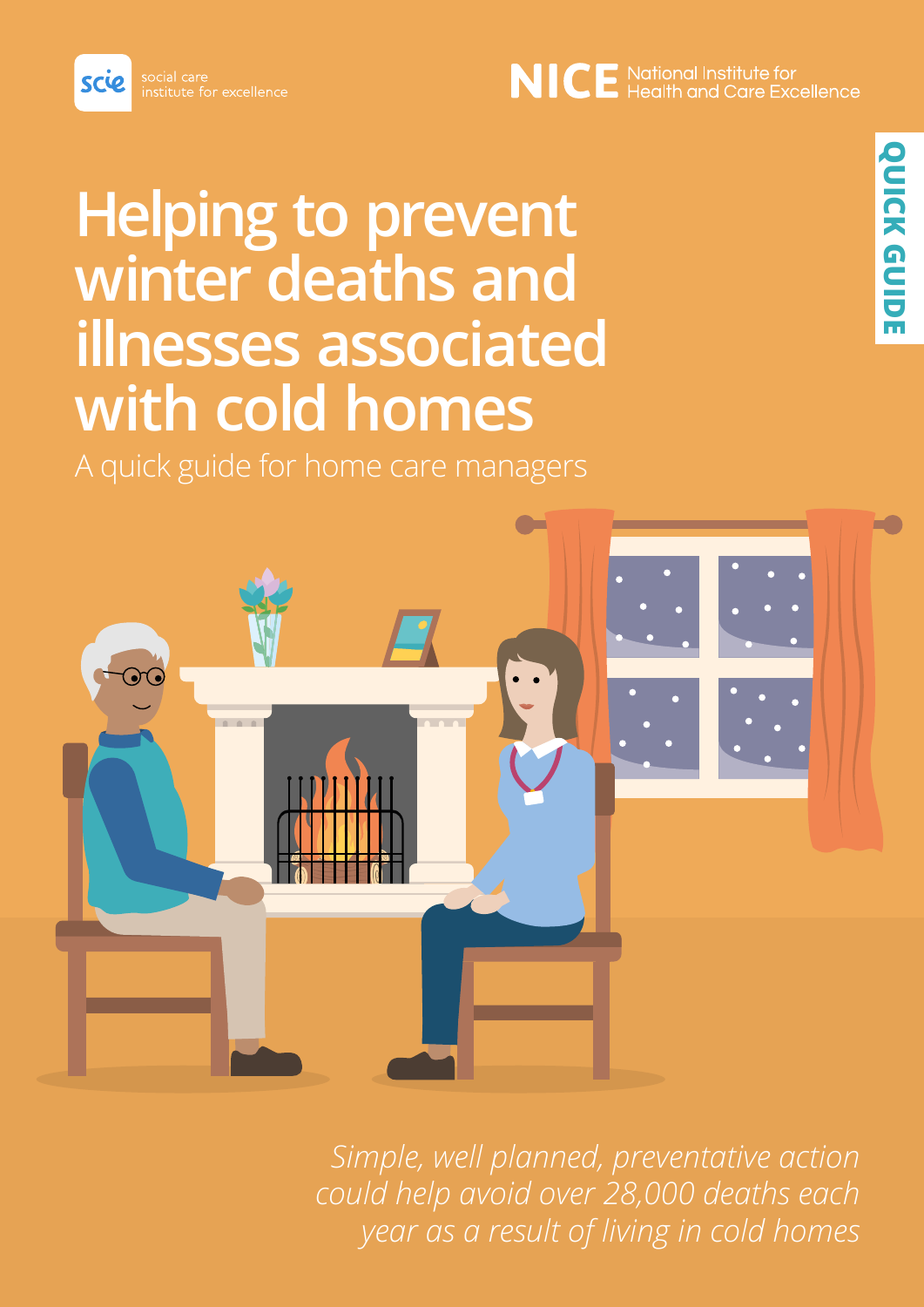**For a vulnerable person, living in a cold home increases their chance of serious illness or death. They are at higher risk of a heart attack or stroke, breathing problems, flu, depression and falls.**

This effect occurs not just in extreme winter weather but also in moderate conditions and particularly when outdoor temperature drops below 6°C. For those with care needs, being housebound increases both the exposure to an underheated home and the cost of heating it.

Home care managers can take some simple steps to help care staff by having a plan that includes:

Contact details for reporting concerns to local authority health and housing services. This might be a single point of contact with links to agencies that can provide swift support if heating breaks or there are issues with housing conditions, gas, electricity or water supply.

Details of local sources of advice and support that can be shared with vulnerable people (for example, voluntary sector, charities, home improvement services and benefits support).

A training plan for care staff that covers recognising those at risk, considering and assessing vulnerability and how to document and share concerns appropriately.

#### **What is a hard-to-heat home?**

Any house can be hard to heat if the cost of heating it to a comfortable and safe temperature is more than the resident can afford. However, houses with the following are the most difficult to keep warm in cold weather:

- broken or draughty windows and doors
- reliance on more traditional heating methods (for example, storage heaters)
- lack of loft space and homes that are part of high-rise blocks.



11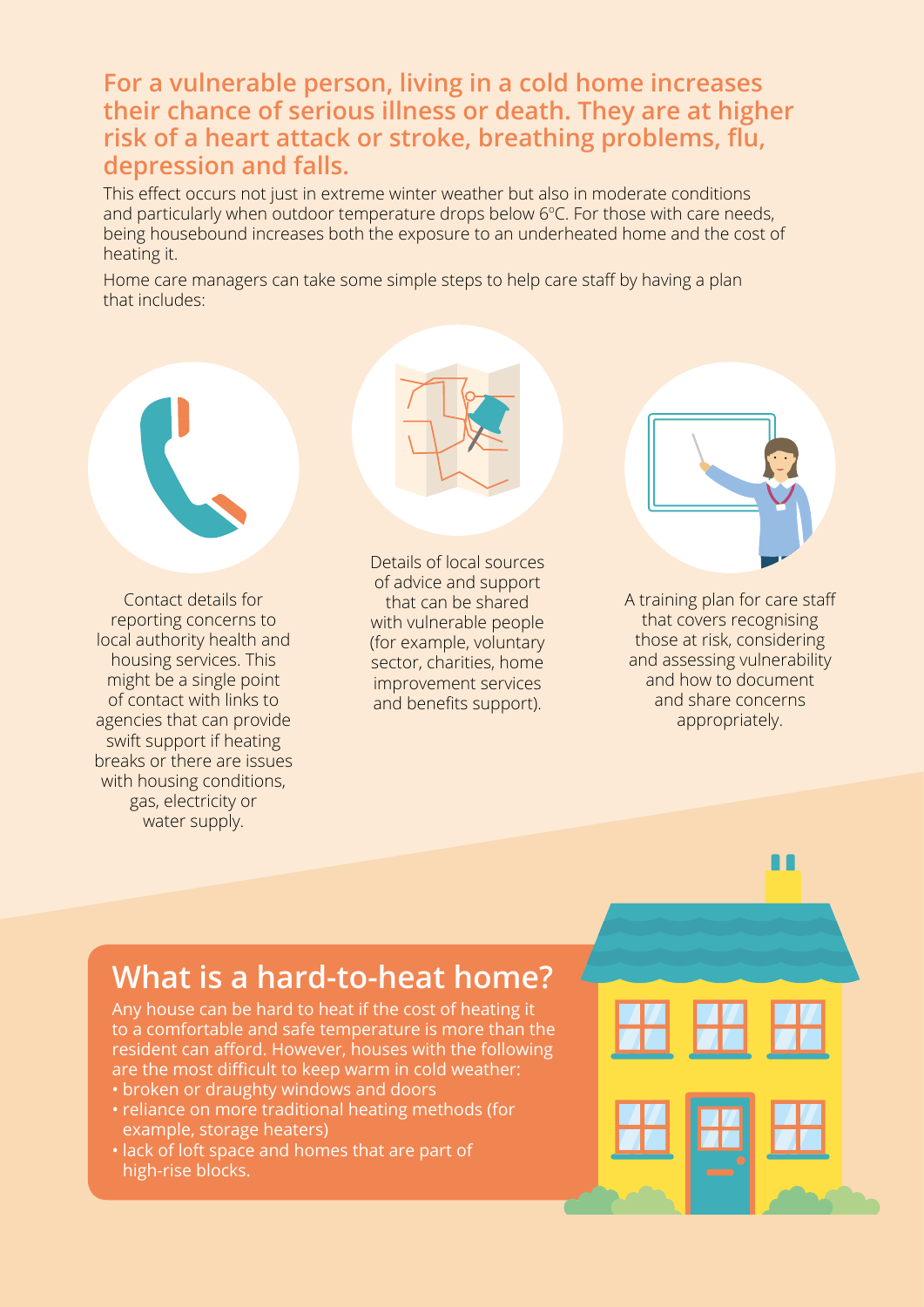## **Identifying those most at risk**

Existing health conditions and other personal factors can increase the chance of harm for any vulnerable adult, and particularly those aged over 65. Care staff can help to identify those at risk by having access to care plans and notes, recording their concerns (with consent) and sharing them when needed.



## **Making every contact count**

Care staff should not assume that another professional is managing a vulnerable person's heating needs and instead see each visit as an opportunity to take action:

- At least annually, assess whether a person is vulnerable to the cold
- I Identify what local support is available to make improvements in a hard-to-heat home (for example, heating repair services and building insulation providers) and help the person to access them
- Give information to vulnerable people about the risks to health of living in a cold home
- **Challenge misconceptions (for example, 'sleeping in a cold room is good for you')**
- $\blacksquare$  Be aware that people may try to hide difficulties in paying for heating (for example, only putting heating on when expecting a visitor)
- **Z** Consider the needs and views of other people in the household.

#### **Having a person-centred conversation**

To best assess a person's circumstances and vulnerability to a cold home, care staff should understand the individual's needs, how and when they use their heating (including if financial issues force them to limit its use), how much time is spent at home and any conditions that might be worsened by cold or affect their ability to use their heating.